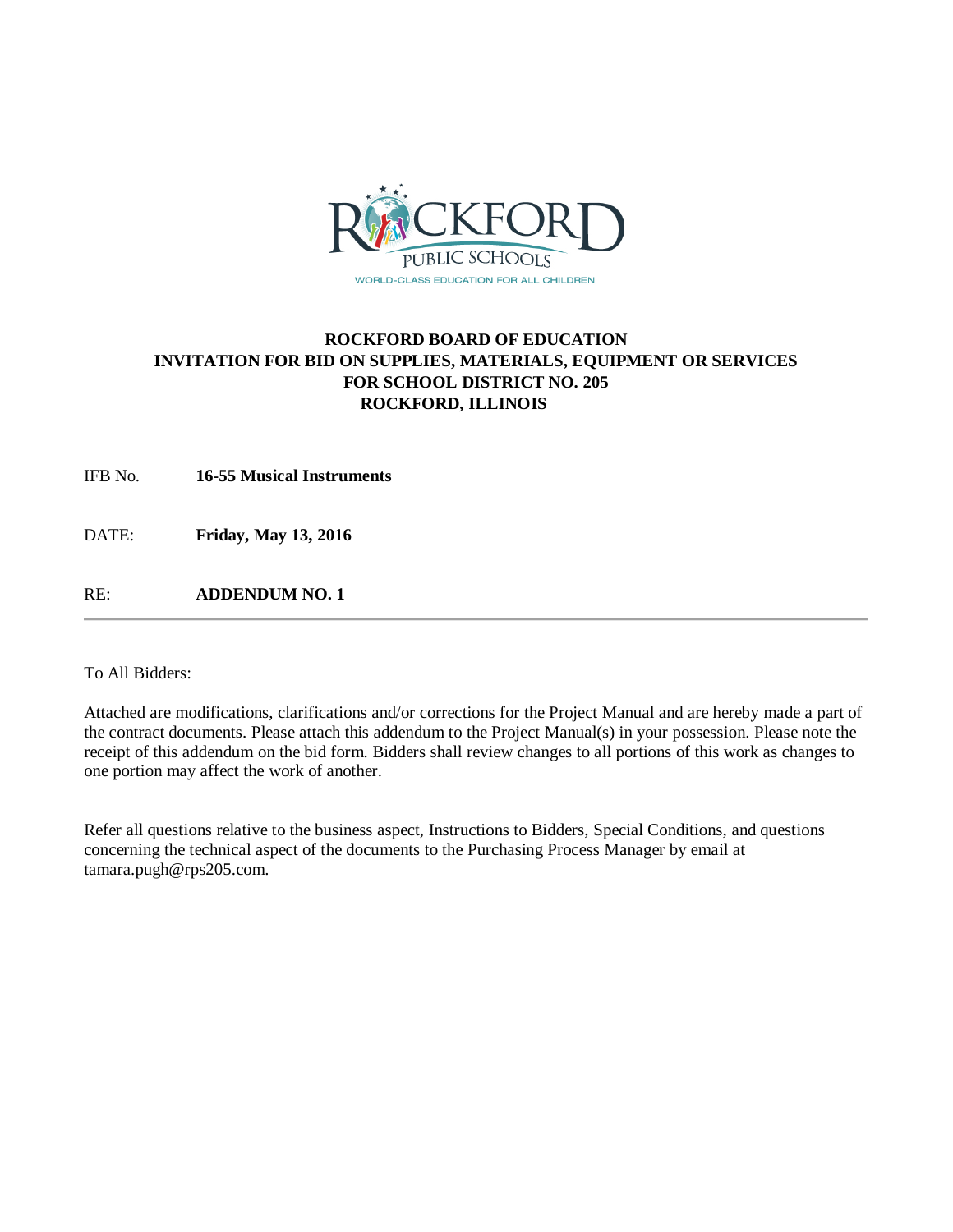# **Rockford Public Schools ADDENDUM ONE**

**DATE: Friday, May 13, 2016**

## **RE: IFB No. 16-55 Musical Instruments**

## **REQUEST FOR INFORMATION**

### **Question 1:**

Contract terms - Initial contract period through June 30 2017 with 90 day temporary contract extension (paragraph 38). Effective contract term is through September 30 2017. 1<sup>st</sup> renewal option effective through September 30 2018 (including 90 day temporary contract extension)  $2<sup>nd</sup>$  renewal option effective through September 30 2019 (including 90 day temporary contract extension)

### **Response 1:**

The term of this contract period is effective through June 30, 2017 only. Sections 3*5 – Option Year Pricing, 36 – Option to Extend the Term of the Contract,* and *38 – Temporary Contract Extension* are not applicable to this bid.

### **Question 2:**

Percentage as commission rate - Paragraph 35 states that prices for all contract periods must be both firm-fixed price and a percentage as commission rate. What is your definition of commission rate?

#### **Response 2:**

The Bid Offer Form is requesting firm-fixed pricing only. The price quoted for each item is the full purchase price to the District, including delivery to destination, and includes all transportation and handling charges, material or service costs, patent royalties and all other overhead charges of every kind and nature. Unless otherwise specified, prices shall remain firm for the contract period. **The percentage as a commission rate is not applicable to this bid.** 

#### **Question3:**

We interpret this as the % discount from current MSRP of the fixed unit price. Where should this % be entered on your Bid Offer Form? There is not a column for this.

#### **Response 3:**

The price quoted for each item is the full purchase price to the District, including delivery to destination, and includes all transportation and handling charges, material or service costs, patent royalties and all other overhead charges of every kind and nature.

#### **Question 4:**

Paragraph 35 Option year pricing and Paragraph 36 Option to extend the term of contract The District may unilaterally extend this contract. Considering that most manufacturers will only price protect their dealers for one year on instruments only, our options are:

- inflate the fixed price to cover anticipated price increases through the extension periods

- offer our lowest fixed price (based on current dealer costs for the initial contract period only) and offer only the same % discount for optional renewal periods. The % discount would be off the current MSRP at any time of the renewal periods. The latter would be in the best interest of the District. Would this be acceptable as a condition of offer?